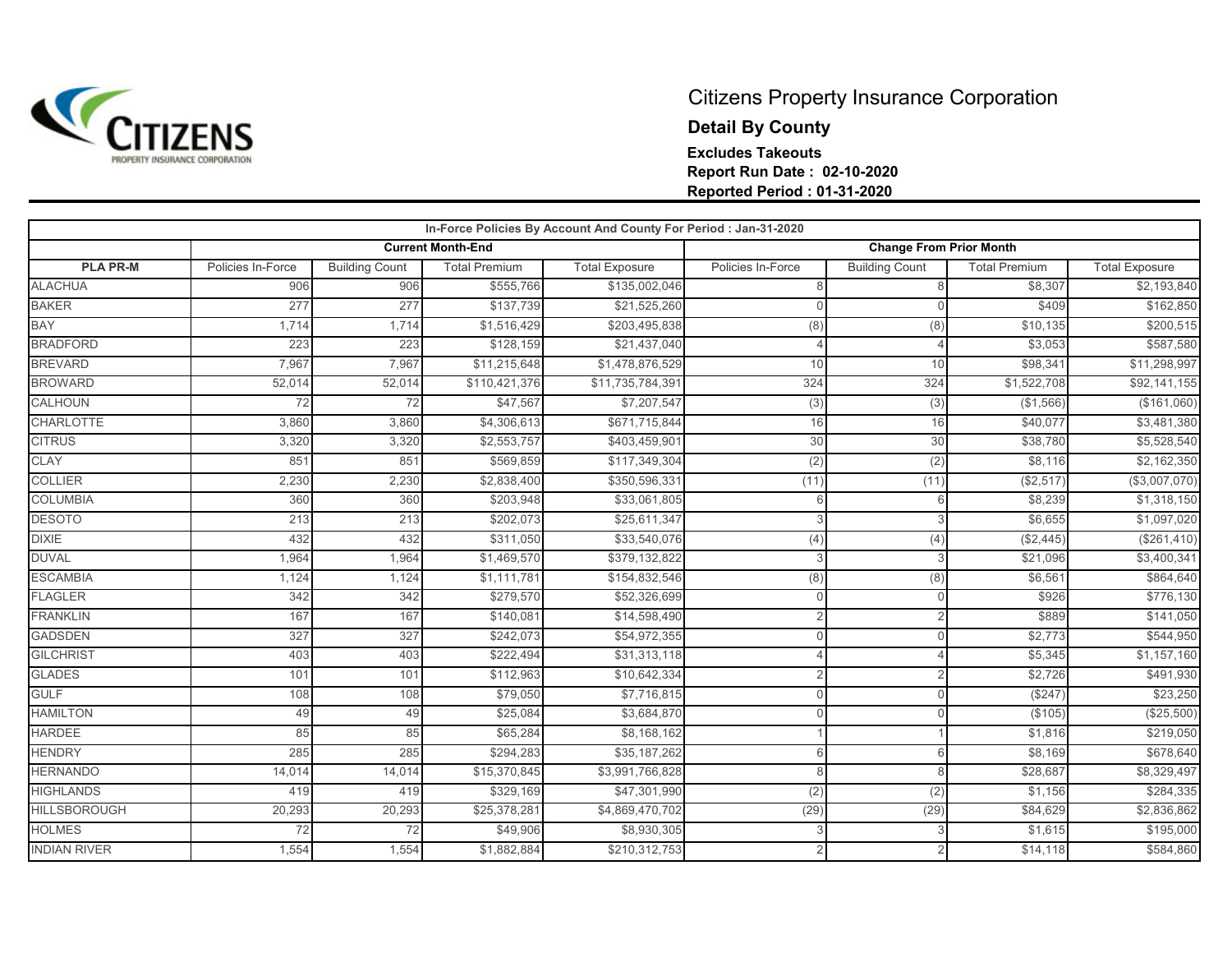| <b>JACKSON</b>      | 279               | 279                   | \$233,483            | \$41,675,360          | $\overline{2}$    | $\overline{a}$        | \$2,066                 | \$409,570             |
|---------------------|-------------------|-----------------------|----------------------|-----------------------|-------------------|-----------------------|-------------------------|-----------------------|
| <b>JEFFERSON</b>    | 179               | 179                   | \$99,761             | \$16,151,110          | (1)               | (1)                   | \$751                   | \$16,840              |
| LAFAYETTE           | 74                | 74                    | \$34,110             | \$5,233,786           | (2)               | (2)                   | (\$812)                 | (\$148,770)           |
| LAKE                | 2,081             | 2,081                 | \$1,496,072          | \$225,502,021         | (1)               | (1)                   | \$6,787                 | \$657,350             |
| LEE                 | 7,309             | 7,309                 | \$7,104,455          | \$852,854,971         | 24                | 24                    | \$42,117                | \$6,107,475           |
| LEON                | 693               | 693                   | \$395,950            | \$107,476,573         | 6                 | 6                     | \$7,861                 | \$1,681,900           |
| LEVY                | 946               | 946                   | \$646,029            | \$79,169,145          | 6                 | 6                     | \$6,811                 | \$1,435,040           |
| <b>LIBERTY</b>      | 68                | 68                    | \$32,580             | \$4,910,250           | $\mathbf{0}$      | $\mathbf{0}$          | \$13                    | \$0                   |
| <b>MADISON</b>      | 128               | 128                   | \$73,483             | \$12,018,759          | (3)               | (3)                   | (\$1,611)               | (\$551,330)           |
| <b>MANATEE</b>      | 5,941             | 5,941                 | \$5,872,231          | \$920,974,252         | (6)               | (6)                   | \$20,831                | \$1,118,833           |
| <b>MARION</b>       | 1,798             | 1,798                 | \$1,075,986          | \$194,171,358         | 15                | 15                    | \$18,487                | \$2,838,615           |
| <b>MARTIN</b>       | 1,484             | 1,484                 | \$2,519,823          | \$238,823,257         | (6)               | $\overline{(6)}$      | \$8,792                 | \$813,940             |
| MIAMI-DADE          | 73,903            | 73,903                | \$216,167,528        | \$17,625,974,596      | 526               | 526                   | \$1,523,826             | \$164,288,227         |
| <b>MONROE</b>       | 209               | 209                   | \$90,820             | \$26,275,737          | (2)               | (2)                   | \$75                    | \$34,790              |
| NASSAU              | 644               | 644                   | \$443,155            | \$75,652,270          | $\overline{0}$    | $\overline{0}$        | \$8,077                 | \$1,163,530           |
| <b>OKALOOSA</b>     | 837               | 837                   | \$895,143            | \$129,470,370         | (1)               | (1)                   | \$6,862                 | \$2,216,770           |
| OKEECHOBEE          | 202               | 202                   | \$221,615            | \$20,237,263          | (1)               | (1)                   | (\$977)                 | \$122,360             |
| ORANGE              | 2,738             | 2,738                 | \$2,937,852          | \$672,581,135         | 56                | 56                    | \$86,907                | \$18,564,078          |
| <b>OSCEOLA</b>      | 1,097             | 1,097                 | \$1,129,324          | \$252,954,781         | 24                | 24                    | \$29,823                | \$7,799,425           |
| <b>PALM BEACH</b>   | 20,257            | 20,257                | \$35,046,081         | \$4,247,807,324       | 134               | 134                   | \$382,677               | \$41,580,216          |
| PASCO               | 14,868            | 14,868                | \$15,090,130         | \$3,208,979,081       | 19                | 19                    | \$56,783                | \$6,025,462           |
| <b>PINELLAS</b>     | 53,857            | 53,857                | \$69,331,281         | \$12,397,118,192      | 43                | 43                    | \$278,064               | \$32,203,846          |
| <b>POLK</b>         | 2,060             | 2,060                 | \$1,869,468          | \$311,293,915         | 20                | 20                    | \$47,257                | \$9,175,440           |
| <b>PUTNAM</b>       | 659               | 659                   | \$387,698            | \$51,871,297          | $\overline{2}$    | $\overline{2}$        | \$3,940                 | \$831,790             |
| <b>SANTA ROSA</b>   | 1,127             | 1,127                 | \$996,331            | \$103,814,149         | (7)               | (7)                   | \$9,283                 | \$1,724,000           |
| <b>SARASOTA</b>     | 4,771             | 4,771                 | \$4,521,859          | \$792,519,475         | (6)               | (6)                   | \$6,995                 | \$446,435             |
| <b>SEMINOLE</b>     | 1,025             | 1,025                 | \$1,126,636          | \$292,118,487         | 17                | 17                    | \$29,527                | \$7,250,730           |
| <b>ST JOHNS</b>     | 1,238             | 1,238                 | \$1,002,480          | \$193,706,850         | 16                | 16                    | \$12,665                | \$940,380             |
| <b>ST LUCIE</b>     | 2,749             | 2,749                 | \$3,572,709          | \$424,006,126         | $\mathbf 0$       | $\mathbf{0}$          | \$21,324                | \$1,600,420           |
| <b>SUMTER</b>       | 382               | 382                   | \$244,012            | \$37,603,320          | (1)               | (1)                   | \$516                   | (\$630, 140)          |
| SUWANNEE            | 317               | 317                   | \$182,157            | \$25,261,315          | $\mathbf{1}$      |                       | \$2,111                 | \$418,260             |
| <b>TAYLOR</b>       | 545               | 545                   | \$476,416            | \$54,746,235          | (3)               | (3)                   | (\$3,280)               | (\$227,420)           |
| <b>UNION</b>        | 66                | 66                    | \$40,210             | \$6,172,453           |                   |                       | \$953                   | \$133,830             |
| <b>VOLUSIA</b>      | 2,799             | 2,799                 | \$2,408,898          | \$436,538,879         | $\overline{9}$    | 9                     | \$35,374                | \$6,304,979           |
| <b>WAKULLA</b>      | 313               | 313                   | \$204,250            | \$25,731,325          | (4)               | (4)                   | (\$1,086)               | \$308,790             |
| <b>WALTON</b>       | 472               | 472                   | \$375,851            | \$44,414,884          | 3                 |                       | \$4,142                 | \$369,120             |
| <b>WASHINGTON</b>   | 178               | 178                   | \$140,397            | \$20,109,426          |                   |                       | \$609                   | (\$127, 295)          |
| Total               | 324,039           | 324,039               | \$560,547,966        | \$69,294,941,037      | 1,247             | 1,247                 | $\overline{$4,572,986}$ | \$454,142,518         |
|                     |                   |                       |                      |                       |                   |                       |                         |                       |
| <b>COASTAL PR-W</b> | Policies In-Force | <b>Building Count</b> | <b>Total Premium</b> | <b>Total Exposure</b> | Policies In-Force | <b>Building Count</b> | <b>Total Premium</b>    | <b>Total Exposure</b> |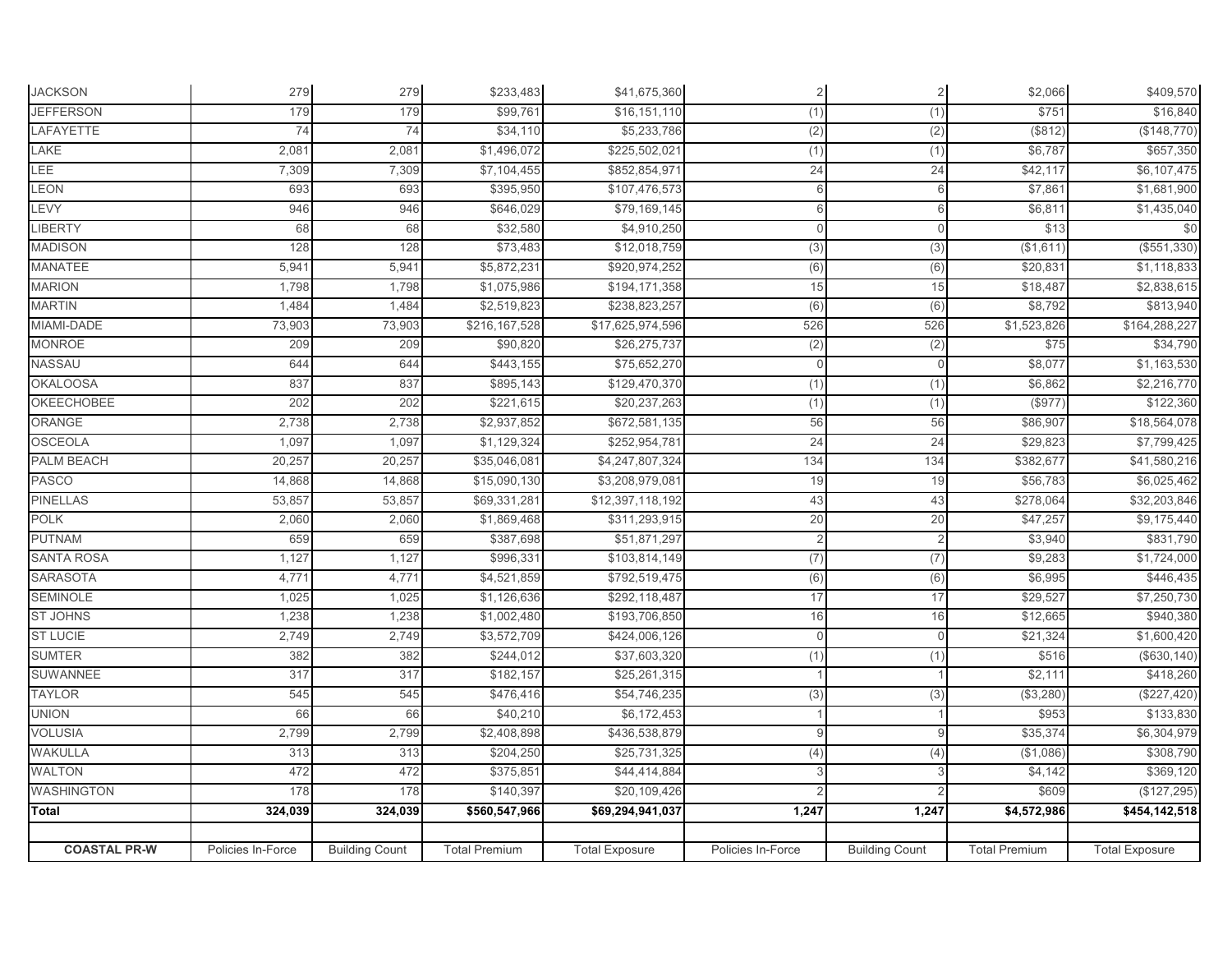| <b>BAY</b>          | 558               | 558                   | \$825,348            | \$142,753,390         | (3)               | (3)                   | \$3,780              | (\$533,140)           |
|---------------------|-------------------|-----------------------|----------------------|-----------------------|-------------------|-----------------------|----------------------|-----------------------|
| <b>BREVARD</b>      | 376               | 376                   | \$666,391            | \$128,038,055         | (7)               | (7)                   | (\$12,469)           | (\$2,204,550)         |
| <b>BROWARD</b>      | 8,629             | 8,629                 | \$19,622,484         | \$3,013,066,911       | 16                | 16                    | \$213,628            | \$14,675,554          |
| <b>CHARLOTTE</b>    | 284               | 284                   | \$585,503            | \$119,126,600         |                   |                       | \$5,995              | \$728,780             |
| <b>COLLIER</b>      | 987               | 987                   | \$1,927,951          | \$378,286,483         | (18)              | (18)                  | \$6,607              | (\$3,662,110)         |
| <b>DUVAL</b>        | 200               | 200                   | \$202,601            | \$88,436,790          |                   |                       | \$900                | \$57,530              |
| <b>ESCAMBIA</b>     | 1,601             | 1,601                 | \$3,097,132          | \$630,504,421         | $\mathbf{0}$      | $\mathbf 0$           | \$33,460             | \$1,862,230           |
| <b>FLAGLER</b>      | 337               | 337                   | \$335,581            | \$111,452,560         | (5)               | (5)                   | (\$8,401)            | (\$2,316,680)         |
| <b>FRANKLIN</b>     | 301               | 301                   | \$790,079            | \$136,570,310         | (5)               | (5)                   | (\$15,008)           | (\$1,408,820)         |
| <b>GULF</b>         | 173               | 173                   | \$367,125            | \$64,206,520          | (5)               | (5)                   | (\$6,501)            | (\$1,179,030)         |
| <b>HERNANDO</b>     | 57                | 57                    | \$72,599             | \$20,394,800          | $\Omega$          |                       | \$0                  | \$0                   |
| <b>INDIAN RIVER</b> | 208               | 208                   | \$514,762            | \$81,745,735          | (3)               | (3)                   | (\$4,307             | (\$1,768,030)         |
| LEE                 | 2,482             | 2,482                 | \$5,056,292          | \$896,173,950         | (27)              | (27)                  | \$2,567              | (\$6,917,120)         |
| LEVY                | 94                | 94                    | \$104,964            | \$30,014,650          | (2)               | (2)                   | \$311                | (\$217,730)           |
| MANATEE             | 399               | 399                   | \$795,832            | \$151,682,460         | (5)               | (5)                   | (\$1,677)            | (\$1,958,110)         |
| MIAMI-DADE          | 9,917             | 9,917                 | \$26,084,064         | \$4,564,290,840       | 20                | 20                    | \$236,331            | \$26,870,550          |
| <b>MONROE</b>       | 12,165            | 12,165                | \$40,103,319         | \$4,919,474,465       | 22                | 22                    | \$193,166            | \$22,192,380          |
| NASSAU              | 129               | 129                   | \$113,662            | \$51,802,870          | (1)               | (1)                   | (\$692)              | (\$622,020)           |
| <b>OKALOOSA</b>     | 208               | 208                   | \$388,038            | \$54,088,020          | (3)               | (3)                   | (\$2,484)            | (\$114,400)           |
| <b>PALM BEACH</b>   | 5,910             | 5,910                 | \$13,737,664         | \$2,057,904,413       | (30)              | (30)                  | (\$11,222)           | (\$10,079,510)        |
| <b>PASCO</b>        | 397               | 397                   | \$339,071            | \$72,371,010          | (4)               | (4)                   | (\$3,026             | (\$1,461,760)         |
| <b>PINELLAS</b>     | 1,737             | 1,737                 | \$3,421,975          | \$673,693,100         | (14)              | (14)                  | (\$16,208)           | (\$5,560,340)         |
| <b>SANTA ROSA</b>   | 364               | 364                   | \$836,467            | \$157,464,575         | (5)               | (5)                   | (\$4,855)            | (\$2,430,140)         |
| <b>SARASOTA</b>     | 5,872             | 5,872                 | \$6,997,097          | \$2,044,036,438       | (46)              | (46)                  | (\$18,801            | (\$9,697,180)         |
| <b>ST JOHNS</b>     | 231               | 231                   | \$241,058            | \$93,848,325          | (3)               | (3)                   | (\$1,105)            | (\$1,012,230)         |
| <b>ST LUCIE</b>     | 178               | 178                   | \$219,396            | \$24,473,590          | (3)               | (3)                   | \$1,561              | (\$102,460)           |
| <b>VOLUSIA</b>      | 1,251             | 1,251                 | \$1,179,740          | \$399,974,170         |                   |                       | \$9,679              | \$1,874,010           |
| <b>WAKULLA</b>      | 61                | 61                    | \$70,619             | \$16,899,880          | $\mathbf{0}$      |                       | \$330                | \$70,610              |
| <b>WALTON</b>       | 978               | 978                   | \$1,841,322          | \$370,497,425         | (8)               | (8)                   | \$3,657              | (\$2,354,340)         |
| <b>Total</b>        | 56,084            | 56,084                | \$130,538,136        | \$21,493,272,756      | (136)             | (136)                 | \$605,216            | \$12,731,944          |
|                     |                   |                       |                      |                       |                   |                       |                      |                       |
| <b>COASTAL PR-M</b> | Policies In-Force | <b>Building Count</b> | <b>Total Premium</b> | <b>Total Exposure</b> | Policies In-Force | <b>Building Count</b> | <b>Total Premium</b> | <b>Total Exposure</b> |
| <b>BAY</b>          | 238               | 238                   | \$280,500            | \$22,864,016          | (3)               | (3)                   | \$1,128              | (\$46,350)            |
| <b>BREVARD</b>      | 514               | 514                   | \$651,211            | \$66,449,533          | (2)               | (2)                   | \$43                 | \$597,040             |
| <b>BROWARD</b>      | 13,352            | 13,352                | \$30,072,328         | \$2,247,538,221       | (6)               | (6)                   | \$206,222            | \$6,810,767           |
| <b>CHARLOTTE</b>    | 116               | 116                   | \$240,160            | \$23,642,039          | $\Omega$          | $\bigcap$             | \$172                | (\$54,960)            |
| <b>COLLIER</b>      | 470               | 470                   | \$716,912            | \$67,478,970          | (2)               | (2)                   | (\$7,021)            | (\$848,550)           |
| <b>DUVAL</b>        | 97                | 97                    | \$104,304            | \$19,226,250          | (2)               | (2)                   | \$1,725              | \$244,210             |
| <b>ESCAMBIA</b>     | 487               | 487                   | \$747,146            | \$96,835,805          | (5)               | (5)                   | (\$15,386)           | (\$1,632,080)         |
| <b>FLAGLER</b>      | 125               | 125                   | \$148,178            | \$18,071,544          | $\Omega$          |                       | \$1,498              | \$214,100             |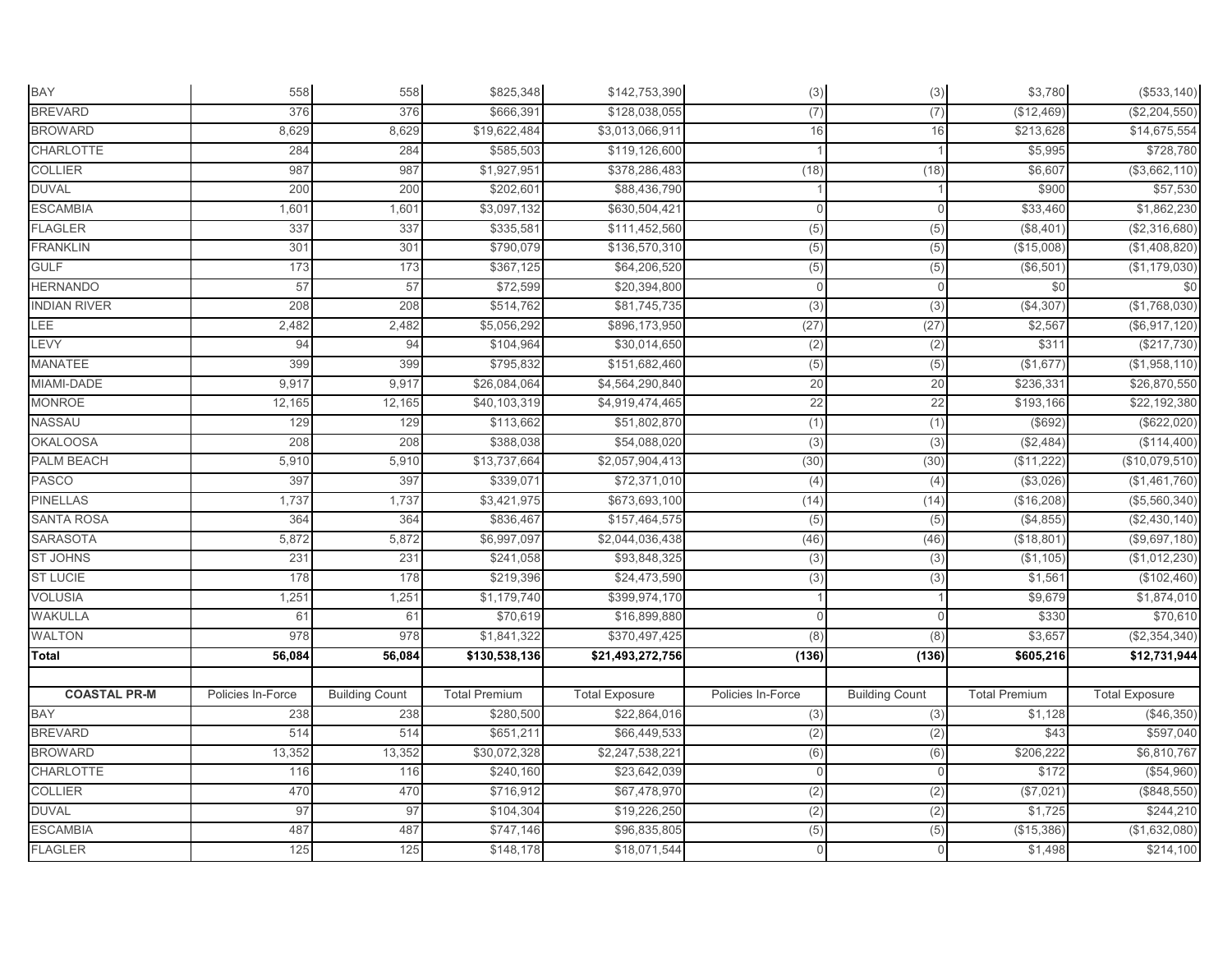| <b>FRANKLIN</b>     | 55                | 55                    | \$101,933               | \$7,723,030                  | (2)                 | (2)                   | (\$7,223)            | (\$746,980)           |
|---------------------|-------------------|-----------------------|-------------------------|------------------------------|---------------------|-----------------------|----------------------|-----------------------|
| <b>GULF</b>         | 61                | 61                    | \$123,201               | \$8,562,690                  | 3                   |                       | \$8,942              | \$470,920             |
| <b>HERNANDO</b>     | 442               | 442                   | \$837,974               | \$151,381,460                | (8)                 | (8)                   | (\$8,626)            | (\$2,229,910)         |
| <b>INDIAN RIVER</b> | 123               | 123                   | \$199,115               | \$19,682,670                 | (2)                 | (2)                   | (\$184)              | \$58,700              |
| LEE                 | 1,357             | 1,357                 | \$2,114,546             | \$168,667,262                | 4                   |                       | \$17,781             | \$687,900             |
| LEVY                | 28                | 28                    | \$41,510                | \$4,856,910                  | (1)                 | (1)                   | (\$3,139)            | (\$295, 100)          |
| <b>MANATEE</b>      | 202               | 202                   | \$367,299               | \$35,440,740                 | $\overline{2}$      | $\overline{2}$        | \$5,502              | \$468,420             |
| MIAMI-DADE          | 19,164            | 19,164                | \$50,178,757            | \$3,832,358,968              | 35                  | 35                    | \$254,415            | \$15,746,597          |
| <b>MONROE</b>       | 1,433             | 1,433                 | \$4,834,712             | \$433,715,381                | 3                   | 3                     | \$63,896             | \$3,759,387           |
| <b>NASSAU</b>       | 18                | 18                    | \$25,434                | \$4,257,370                  | (1)                 | (1)                   | (\$4,385)            | (\$314,000)           |
| <b>OKALOOSA</b>     | 62                | 62                    | \$80,264                | \$5,885,710                  |                     |                       | \$1,130              | \$78,000              |
| <b>PALM BEACH</b>   | 10,349            | 10,349                | \$23,133,751            | \$1,913,127,444              | (7)                 | (7)                   | \$122,710            | \$3,167,060           |
| PASCO               | 2,245             | 2,245                 | \$3,075,857             | \$443,826,245                | (13)                | (13)                  | (\$4,588)            | (\$1,883,310)         |
| <b>PINELLAS</b>     | 1,615             | 1,615                 | \$3,441,543             | \$375,482,117                | (12)                | (12)                  | (\$26,631            | (\$4,288,295)         |
| <b>SANTA ROSA</b>   | 72                | 72                    | \$159,204               | \$18,576,131                 | (2)                 | (2)                   | (\$4,972)            | (\$715,570)           |
| <b>SARASOTA</b>     | 2,864             | 2,864                 | \$3,840,525             | \$505,037,123                | (20)                | (20)                  | (\$7,787)            | (\$3,236,640)         |
| <b>ST JOHNS</b>     | 90                | 90                    | \$113,463               | \$16,195,810                 | $\boldsymbol{0}$    | $\mathbf 0$           | (\$1,069)            | (\$45,870)            |
| <b>ST LUCIE</b>     | 422               | 422                   | \$625,794               | \$33,025,268                 | $\overline{2}$      |                       | \$8,974              | \$378,557             |
| <b>VOLUSIA</b>      | 1,384             | 1,384                 | \$1,410,756             | \$214,550,195                | 12                  | 12                    | \$29,394             | \$3,290,670           |
| <b>WAKULLA</b>      | 16                | 16                    | \$24,914                | \$3,082,640                  | $\mathsf{O}\xspace$ | $\Omega$              | \$0                  | \$0                   |
| WALTON              | 274               | 274                   | \$379,363               | \$34,687,373                 | (2)                 | (2)                   | \$8,004              | \$651,300             |
| <b>Total</b>        | 57,675            | 57,675                | \$128,070,654           | \$10,792,228,915             | (28)                | (28)                  | \$640,525            | \$20,286,013          |
|                     |                   |                       |                         |                              |                     |                       |                      |                       |
| <b>COASTAL CR-W</b> | Policies In-Force | <b>Building Count</b> | <b>Total Premium</b>    | <b>Total Exposure</b>        | Policies In-Force   | <b>Building Count</b> | <b>Total Premium</b> | <b>Total Exposure</b> |
| BAY                 |                   |                       | \$33,626                | \$9,632,000                  | $\mathbf{0}$        | $\Omega$              | \$0                  | \$0                   |
| <b>BREVARD</b>      | 18                | 47                    | \$241,580               | \$73,594,000                 | (1)                 | (6)                   | (\$7,711             | (\$612,000)           |
| <b>BROWARD</b>      | 521               | 1,055                 | \$4,398,258             | \$787,103,080                | (8)                 | (7)                   | \$40,487             | \$2,235,000           |
| <b>CHARLOTTE</b>    |                   |                       | \$31,692                | \$9,062,000                  | $\mathbf 0$         | $\mathbf{0}$          | \$0                  | \$0                   |
| <b>COLLIER</b>      | 38                | 85                    | \$690,825               | \$197,208,440                | $\mathbf 0$         | $\mathbf{0}$          | \$7,442              | \$368,000             |
| <b>DUVAL</b>        |                   |                       | \$15,756                | \$2,151,000                  | $\mathbf{0}$        | $\overline{0}$        | \$0                  | \$0                   |
| <b>ESCAMBIA</b>     |                   |                       | \$54,529                | \$22,585,000                 | (1)                 | (1)                   | (\$6, 547            | (\$883,000)           |
| <b>GULF</b>         |                   | 5                     | \$1,805                 | \$450,000                    | $\mathbf 0$         | $\mathbf{0}$          | \$0                  | \$0                   |
| <b>INDIAN RIVER</b> | 11                | 26                    | \$139,228               | \$27,540,000                 |                     | 11                    | \$56,172             | \$7,087,000           |
| LEE                 | 51                | 102                   | \$705,227               | \$202,604,600                | $\mathbf{0}$        | $\mathbf{0}$          | \$13,874             | \$428,000             |
| <b>MANATEE</b>      |                   | 12                    | \$106,670               | \$24,843,000                 | $\mathbf 0$         | $\Omega$              | \$0                  | \$0                   |
| MIAMI-DADE          | 645               | 1,086                 | \$7,669,530             | \$1,406,551,153              | (6)                 | (10)                  | (\$11, 129)          | (\$14,352,000)        |
| <b>MONROE</b>       | 124               | 336                   | \$3,343,738             | \$429,844,785                | $\mathsf{O}\xspace$ | (1)                   | \$54,147             | \$1,682,000           |
| NASSAU              |                   |                       |                         |                              |                     |                       |                      |                       |
|                     |                   |                       | \$5,673                 | \$399,000                    | $\overline{0}$      | $\overline{0}$        | \$0                  | \$0                   |
| <b>OKALOOSA</b>     |                   |                       | \$25,114<br>\$3,764,142 | \$1,947,000<br>\$729,476,202 | $\mathbf 0$         | $\mathbf{0}$          | \$0<br>\$37,863      | \$0<br>\$1,470,000    |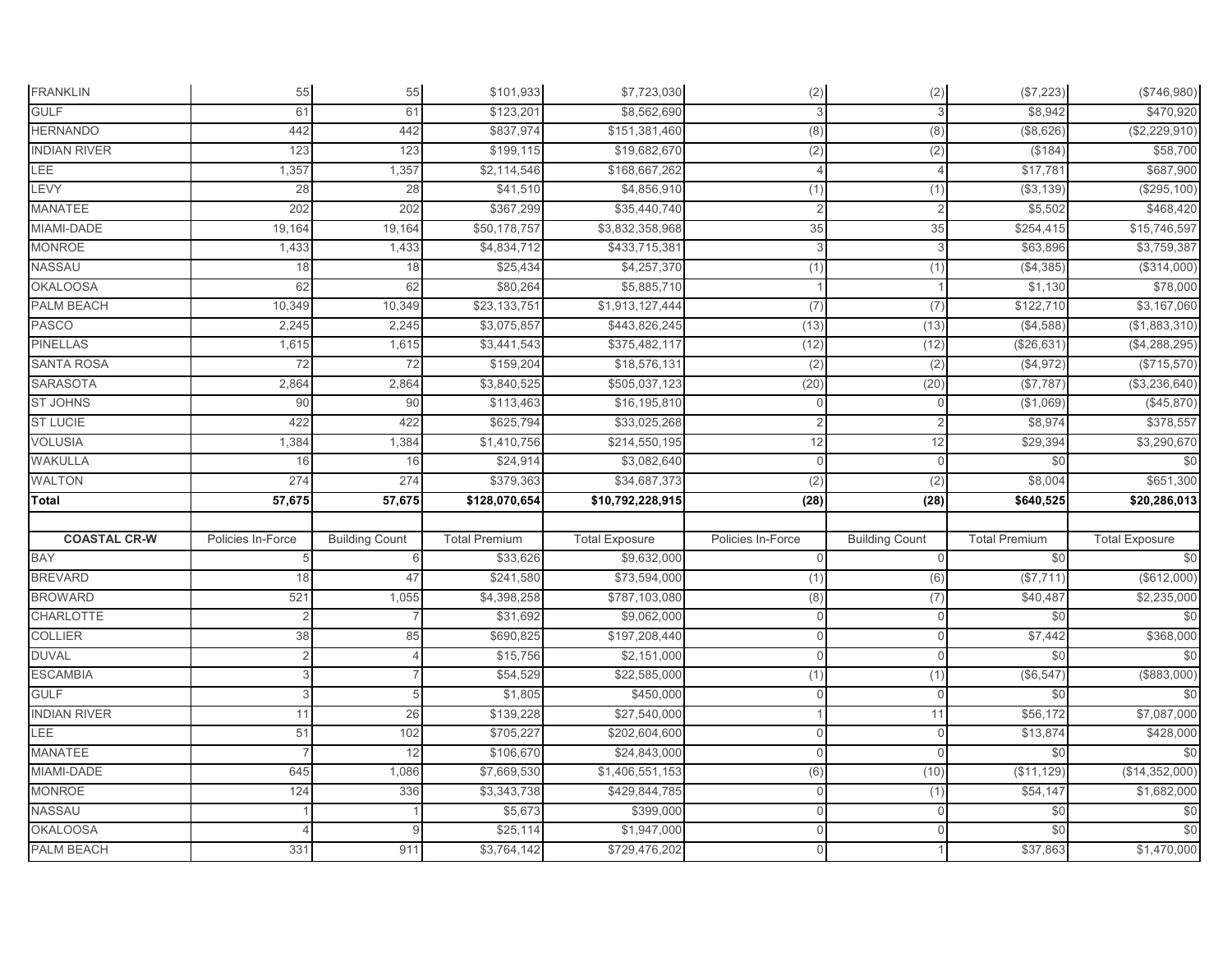| PASCO                |                   |                       | \$614                | \$114,000             | $\mathbf 0$       | $\overline{O}$        | \$0                  | \$0                   |
|----------------------|-------------------|-----------------------|----------------------|-----------------------|-------------------|-----------------------|----------------------|-----------------------|
| <b>PINELLAS</b>      | 53                | 82                    | \$646,818            | \$172,542,100         | (1)               | $\overline{2}$        | (\$3,206)            | (\$1,791,000)         |
| <b>SANTA ROSA</b>    |                   |                       | \$3,080              | \$447,000             | $\mathbf{0}$      | $\Omega$              | \$0                  | \$0                   |
| <b>SARASOTA</b>      | 35                | 183                   | \$659,775            | \$232,080,209         | $\mathbf{0}$      | (4)                   | \$17,740             | (\$601,000)           |
| <b>ST JOHNS</b>      | $\overline{4}$    | 11                    | \$37,735             | \$3,773,900           | $\Omega$          | $\Omega$              | \$0                  | \$0                   |
| <b>ST LUCIE</b>      | 19                | 90                    | \$297,836            | \$50,070,250          | $\mathbf{0}$      | $\Omega$              | \$3,675              | (\$241,000)           |
| <b>VOLUSIA</b>       | 8                 | 18                    | \$73,187             | \$34,506,000          | $\mathbf{0}$      | $\mathbf{0}$          | \$0                  | \$0                   |
| <b>WALTON</b>        | 19                | 42                    | \$44,597             | \$9,097,000           | $\Omega$          | $\Omega$              | \$0                  | \$0                   |
| Total                | 1,907             | 4,129                 | \$22,991,035         | \$4,427,621,719       | (16)              | (15)                  | \$202,807            | (\$5,210,000)         |
|                      |                   |                       |                      |                       |                   |                       |                      |                       |
| <b>COASTAL CR-M</b>  | Policies In-Force | <b>Building Count</b> | <b>Total Premium</b> | <b>Total Exposure</b> | Policies In-Force | <b>Building Count</b> | <b>Total Premium</b> | <b>Total Exposure</b> |
| <b>BREVARD</b>       |                   |                       | \$2,896              | \$273,800             | $\Omega$          |                       | \$0                  | \$0                   |
| <b>BROWARD</b>       | 32                | 49                    | \$642,364            | \$147,066,500         | $\mathbf{0}$      | $\Omega$              | \$8,279              | \$469,100             |
| <b>COLLIER</b>       |                   |                       | \$8,166              | \$904,000             | $\Omega$          |                       | (\$3,730)            | (\$51,300)            |
| <b>INDIAN RIVER</b>  |                   |                       | \$23,171             | \$8,087,000           | $\mathbf{0}$      | $\overline{0}$        | \$0                  | \$0                   |
| <b>LEE</b>           |                   |                       | \$6,219              | \$2,940,400           | $\mathbf 0$       | $\mathbf{0}$          | \$0                  | \$0                   |
| MIAMI-DADE           | 63                | 104                   | \$1,424,299          | \$320,233,183         | $\Omega$          | $\Omega$              | \$8,205              | (\$36,200)            |
| <b>MONROE</b>        | $\epsilon$        | 13                    | \$162,905            | \$24,089,400          | $\Omega$          | $\Omega$              | \$0                  | \$0                   |
| <b>PALM BEACH</b>    | 18                | 122                   | \$392,218            | \$105,712,500         | $\mathbf{0}$      | $\mathbf{0}$          | \$11,386             | \$1,146,600           |
| <b>PINELLAS</b>      |                   |                       | \$22,651             | \$6,636,400           | $\Omega$          | $\Omega$              | \$733                | \$20,400              |
| <b>SARASOTA</b>      |                   | 14                    | \$90,550             | \$9,312,800           | $\Omega$          | $\Omega$              | \$0                  | \$0                   |
| <b>VOLUSIA</b>       |                   |                       | \$2,455              | \$1,119,800           | $\Omega$          | $\Omega$              | \$0                  | \$0                   |
| Total                | 131               | 316                   | \$2,777,894          | \$626,375,783         | $\mathbf{0}$      | 0l                    | \$24,873             | \$1,548,600           |
|                      |                   |                       |                      |                       |                   |                       |                      |                       |
| <b>COASTAL CNR-W</b> | Policies In-Force | <b>Building Count</b> | <b>Total Premium</b> | <b>Total Exposure</b> | Policies In-Force | <b>Building Count</b> | <b>Total Premium</b> | <b>Total Exposure</b> |
| BAY                  | 45                | 56                    | \$202,280            | \$28,299,833          | (1)               | (3)                   | (\$3,411             | (\$729,000)           |
| <b>BREVARD</b>       | 40                | 65                    | \$193,273            | \$22,634,000          |                   |                       | \$995                | \$88,000              |
| <b>BROWARD</b>       | 491               | 599                   | \$2,954,499          | \$333,037,845         | (9)               | (4)                   | \$1,828              | (\$2,987,300)         |
| <b>CHARLOTTE</b>     |                   | 30                    | \$124,568            | \$14,008,000          | $\mathbf{0}$      | $\Omega$              | \$6,393              | \$53,000              |
| <b>COLLIER</b>       | 52                | 72                    | \$317,811            | \$41,750,664          | (1)               | (1)                   | (\$3,371)            | (\$534,000)           |
| <b>DUVAL</b>         | ß                 | 3                     | \$3,449              | \$531,000             | $\mathbf{0}$      | $\Omega$              | \$0                  | \$0                   |
| <b>ESCAMBIA</b>      | 147               | 190                   | \$559,085            | \$95,952,288          | (2)               | (2)                   | \$4,717              | \$145,342             |
| <b>FLAGLER</b>       |                   | 14                    | \$27,962             | \$4,407,000           | $\Omega$          | $\Omega$              | \$0                  | \$0                   |
| <b>FRANKLIN</b>      |                   | 3                     | \$4,751              | \$660,000             | $\mathbf 0$       | $\Omega$              | \$0                  | \$0                   |
| <b>GULF</b>          |                   |                       | \$3,881              | \$824,000             | $\Omega$          | $\mathbf{0}$          | \$0                  | \$0                   |
| <b>HERNANDO</b>      |                   |                       | \$379                | \$48,000              | $\mathbf 0$       | $\Omega$              | \$0                  | \$0                   |
| <b>INDIAN RIVER</b>  | 15                | 20                    | \$68,908             | \$5,726,595           | $\mathbf{0}$      | $\overline{0}$        | \$534                | \$11,000              |
| <b>LEE</b>           | 66                | 249                   | \$845,469            | \$99,617,686          | $\mathbf 0$       | $\mathbf{0}$          | \$6,646              | \$47,000              |
| <b>MANATEE</b>       | 12                | 16                    | \$94,080             | \$10,267,000          | $\Omega$          | $\Omega$              | \$423                | \$1,000               |
| MIAMI-DADE           | 387               | 492                   | \$3,227,168          | \$299,791,473         | (3)               | (3)                   | \$14,815             | (\$769,000)           |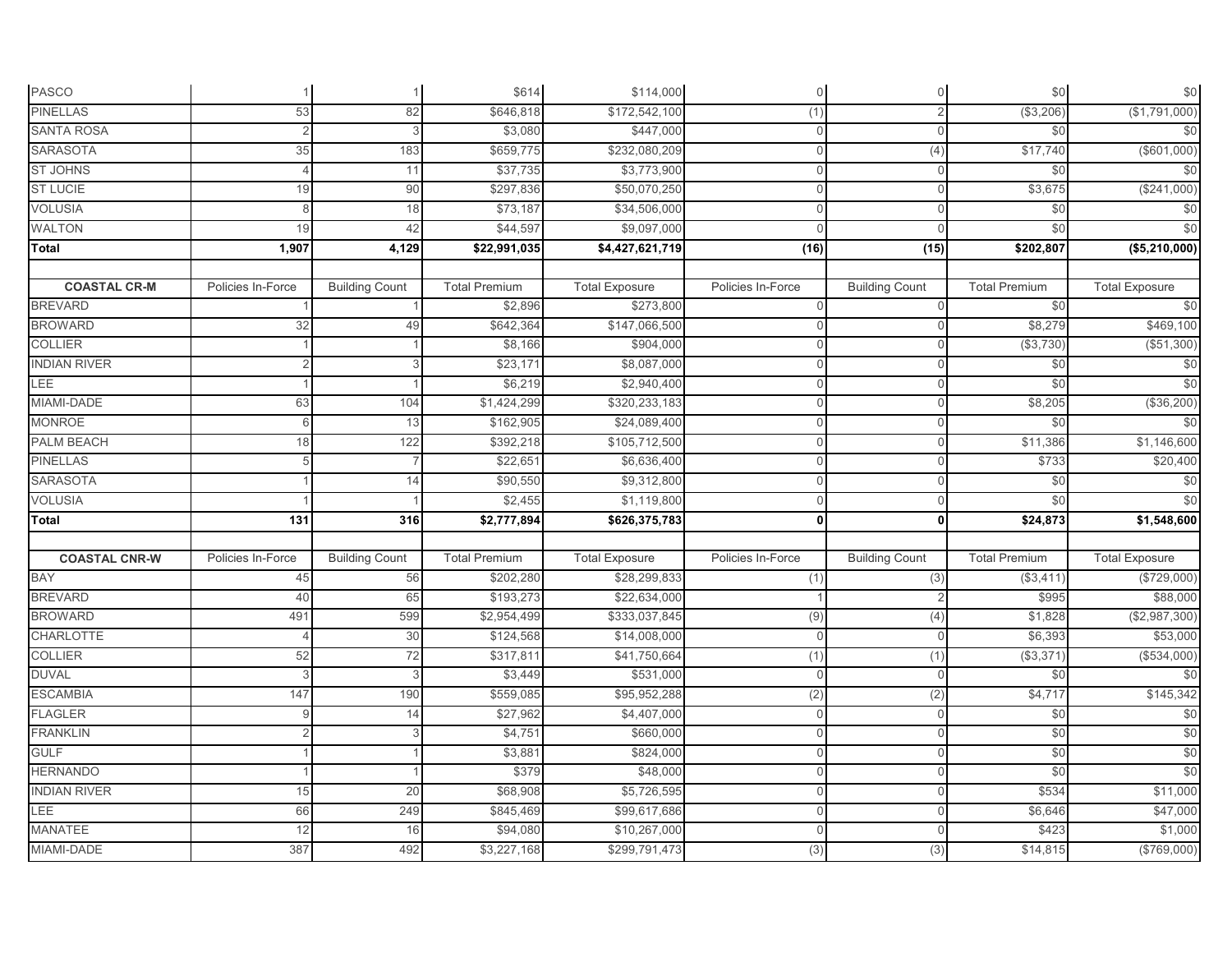| <b>MONROE</b>        | 656               | 1,235                 | \$10,112,192         | \$614,594,215         | (6)               | (19)                  | (\$40,491)           | (\$5,131,000)         |
|----------------------|-------------------|-----------------------|----------------------|-----------------------|-------------------|-----------------------|----------------------|-----------------------|
| <b>OKALOOSA</b>      |                   | 10                    | \$44,114             | \$4,726,000           | $\Omega$          | $\Omega$              | \$0                  | \$0                   |
| PALM BEACH           | 546               | 683                   | \$3,389,430          | \$368,667,040         | (10)              | (13)                  | (\$52,396)           | (\$7,526,000)         |
| <b>PASCO</b>         | 6                 | 6                     | \$10,776             | \$1,440,000           | $\mathbf{0}$      | $\mathbf{0}$          | \$0                  | \$0                   |
| <b>PINELLAS</b>      | 24                | 47                    | \$138,509            | \$20,517,000          | (2)               | (2)                   | (\$11,273)           | (\$1,903,000)         |
| <b>SANTA ROSA</b>    | 15                | 16                    | \$41,374             | \$5,938,600           | $\mathbf 0$       | $\mathbf 0$           | \$0                  | \$0                   |
| <b>SARASOTA</b>      | 56                | 80                    | \$244,154            | \$39,724,505          | $\mathbf{0}$      | $\mathbf{0}$          | \$3,548              | \$24,000              |
| <b>ST LUCIE</b>      |                   |                       | \$3,556              | \$340,000             | $\mathbf 0$       | $\overline{0}$        | \$0                  | \$0                   |
| <b>VOLUSIA</b>       | 34                | 41                    | \$81,272             | \$18,841,600          | $\mathbf 0$       | $\Omega$              | \$1,804              | \$31,000              |
| <b>WALTON</b>        | 15                | 20                    | \$54,397             | \$10,806,000          | (1)               | (1)                   | (\$204)              | (\$25,000)            |
| Total                | 2,637             | 3,950                 | \$22,747,337         | \$2,043,150,344       | (34)              | (46)                  | (\$69,443)           | (\$19,203,958)        |
|                      |                   |                       |                      |                       |                   |                       |                      |                       |
| <b>COASTAL CNR-M</b> | Policies In-Force | <b>Building Count</b> | <b>Total Premium</b> | <b>Total Exposure</b> | Policies In-Force | <b>Building Count</b> | <b>Total Premium</b> | <b>Total Exposure</b> |
| <b>BREVARD</b>       |                   |                       | \$9,164              | \$1,906,500           | (1)               | (3)                   | (\$9,990)            | (\$2,388,600)         |
| <b>BROWARD</b>       |                   |                       | \$18,939             | \$1,785,600           | (1)               | (1)                   | (\$3,488)            | (\$389,700)           |
| <b>ESCAMBIA</b>      |                   |                       | \$2,468              | \$284,100             | $\mathbf{0}$      | $\mathbf 0$           | \$120                | \$4,900               |
| MIAMI-DADE           |                   |                       | \$29,217             | \$4,562,700           | $\mathbf{0}$      | $\mathbf{0}$          | \$0                  | \$0                   |
| <b>MONROE</b>        |                   |                       | \$41,229             | \$4,188,100           | $\mathbf 0$       | $\mathbf{0}$          | \$0                  | \$0                   |
| <b>PALM BEACH</b>    |                   |                       | \$23,736             | \$2,334,300           | $\mathbf{0}$      | $\mathbf{0}$          | \$0                  | \$0                   |
| <b>SANTA ROSA</b>    |                   |                       | \$1,325              | \$149,800             | $\mathbb O$       | $\mathbf{0}$          | \$0                  | \$0                   |
| <b>SARASOTA</b>      |                   |                       | \$6,966              | \$683,000             | $\mathbf{0}$      | $\Omega$              | \$0                  | \$0                   |
| <b>ST LUCIE</b>      |                   |                       | \$2,122              | \$400,000             | $\mathbf{0}$      | $\overline{0}$        | \$0                  | \$0                   |
| <b>Total</b>         | 23                | $\overline{27}$       | \$135,166            | \$16,294,100          | (2)               | (4)                   | (\$13,358)           | (\$2,773,400)         |
|                      |                   |                       |                      |                       |                   |                       |                      |                       |
| <b>CLA CR-M</b>      | Policies In-Force | <b>Building Count</b> | <b>Total Premium</b> | <b>Total Exposure</b> | Policies In-Force | <b>Building Count</b> | <b>Total Premium</b> | <b>Total Exposure</b> |
| <b>ALACHUA</b>       |                   |                       | \$10,097             | \$2,215,100           | $\mathbf 0$       | $\overline{0}$        | \$0                  | \$0                   |
| <b>BAY</b>           |                   |                       | \$8,450              | \$868,600             | $\mathbb O$       | $\Omega$              | \$0                  | \$0                   |
| <b>BREVARD</b>       | 15                | 61                    | \$214,521            | \$98,368,100          | $\mathbf 0$       | $\mathbf{0}$          | \$0                  | \$0                   |
| <b>BROWARD</b>       | 37                | 176                   | \$791,408            | \$203,402,000         | $\mathbf{0}$      | $\mathbf{0}$          | \$13,663             | \$388,600             |
| <b>CHARLOTTE</b>     | 5                 | 12                    | \$59,527             | \$13,397,900          | $\mathbf 0$       | $\mathbf{0}$          | \$0                  | \$0                   |
| <b>CITRUS</b>        | $\Omega$          | $\Omega$              | \$0                  | \$0                   | (1)               | (2)                   | (\$8,672)            | (\$1,180,400)         |
| <b>COLLIER</b>       | 15                | 54                    | \$318,760            | \$86,086,200          | (1)               | (2)                   | (\$9,313)            | (\$4,662,100)         |
| <b>DUVAL</b>         | 2                 | $\overline{2}$        | \$18,949             | \$10,263,600          | $\mathbf{0}$      | $\Omega$              | \$0                  | \$0                   |
| <b>ESCAMBIA</b>      |                   |                       | \$24,759             | \$1,898,600           | (1)               | (26)                  | (\$56,864            | (\$8,061,800)         |
| <b>HERNANDO</b>      |                   | 6                     | \$55,425             | \$6,852,800           | $\mathbf 0$       | $\mathbf{0}$          | \$0                  | \$0                   |
| <b>HILLSBOROUGH</b>  | 10                | 92                    | \$511,528            | \$93,883,200          | $\mathbf 0$       | $\mathbf 0$           | $($ \$8)             | \$1,100               |
| <b>INDIAN RIVER</b>  |                   | 10                    | \$49,979             | \$12,477,700          | $\mathbf{0}$      | $\mathbf{0}$          | \$0                  | \$0                   |
| LEE                  |                   | 28                    | \$57,206             | \$23,150,000          | $\mathbf 0$       | $\mathbf{0}$          | \$1,827              | \$735,800             |
| <b>LEON</b>          |                   |                       | \$11,341             | \$5,279,500           | $\mathbf 0$       | $\Omega$              | \$0                  | \$0                   |
| <b>MANATEE</b>       |                   |                       | \$24,689             | \$3,122,600           | $\overline{0}$    | $\mathbf{0}$          | \$225                | \$12,800              |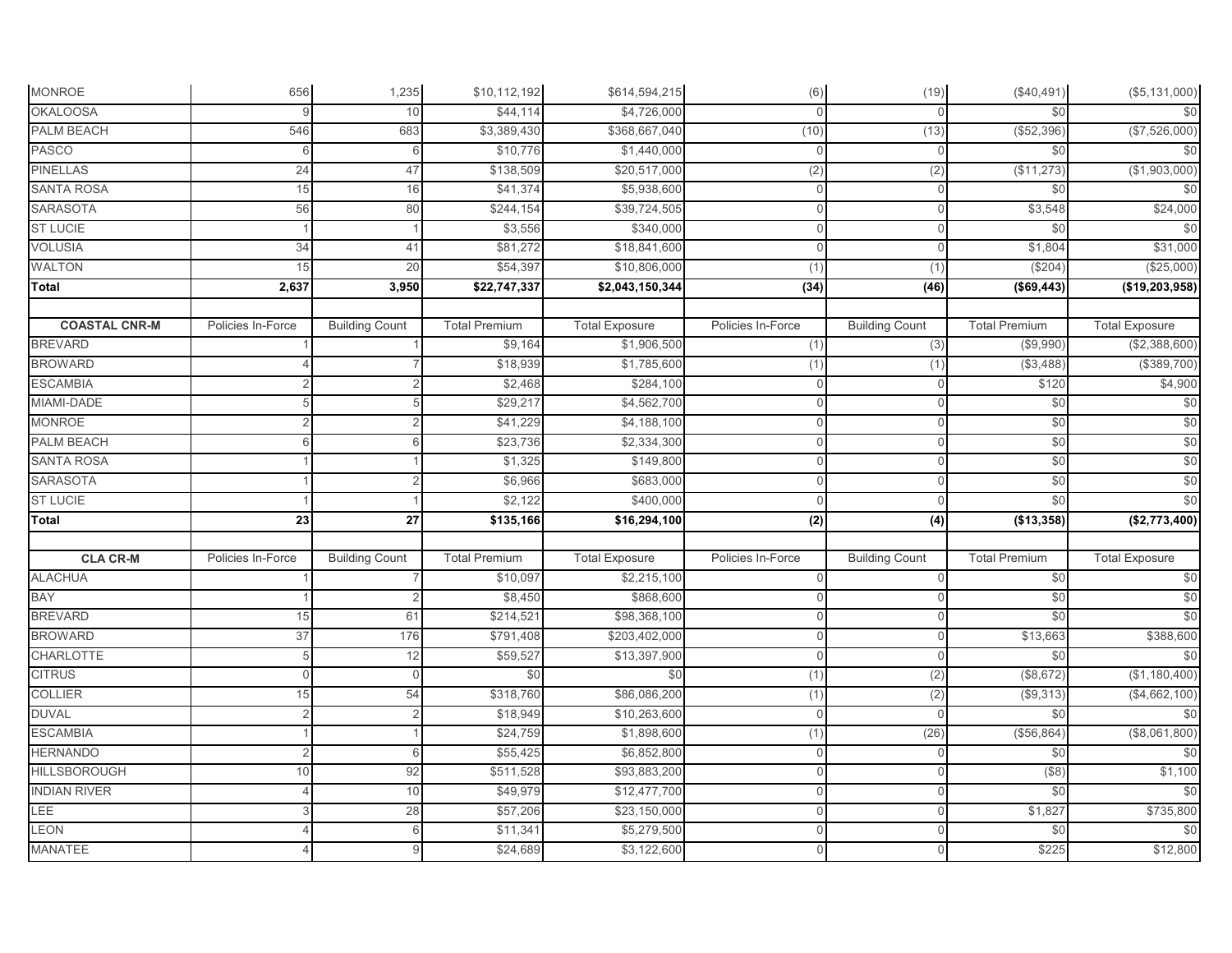| <b>MARION</b>       |                   |                       | \$224                | \$43,200              | $\mathsf{O}\xspace$ | $\overline{0}$        | \$0                  | \$0                   |
|---------------------|-------------------|-----------------------|----------------------|-----------------------|---------------------|-----------------------|----------------------|-----------------------|
| <b>MARTIN</b>       | 12                | 159                   | \$410,909            | \$111,133,410         |                     |                       | \$8,893              | \$2,550,800           |
| MIAMI-DADE          | 336               | 802                   | \$4,950,597          | \$1,245,724,000       | (1)                 | (4)                   | \$11,684             | (\$426,200)           |
| <b>OKALOOSA</b>     |                   | 17                    | \$77,668             | \$17,762,100          | $\mathbf 0$         | $\Omega$              | \$2,039              | \$213,300             |
| ORANGE              |                   | 53                    | \$181,027            | \$35,195,100          | $\Omega$            | $\Omega$              | \$0                  | \$0                   |
| <b>OSCEOLA</b>      |                   | 17                    | \$39,104             | \$23,191,900          | $\Omega$            | $\Omega$              | \$0                  | \$0                   |
| <b>PALM BEACH</b>   | 30                | 411                   | \$954,113            | \$265,848,500         | $\mathbf 0$         | $\mathbf{0}$          | \$0                  | \$0                   |
| <b>PASCO</b>        |                   | 326                   | \$559,044            | \$75,859,100          | $\Omega$            | $\Omega$              | \$0                  | \$0                   |
| <b>PINELLAS</b>     | 71                | 332                   | \$1,746,509          | \$489,172,900         | (1)                 | (1)                   | (\$2,471             | (\$5,590,600)         |
| <b>SARASOTA</b>     | $\overline{2}$    | 16                    | \$44,077             | \$4,297,500           | $\mathbf 0$         | $\Omega$              | \$0                  | \$0                   |
| <b>ST LUCIE</b>     |                   | 19                    | \$66,725             | \$18,178,700          | $\mathbf{0}$        | $\Omega$              | \$1,595              | \$212,700             |
| <b>VOLUSIA</b>      |                   |                       | \$25,789             | \$6,078,700           | $\Omega$            |                       | \$185                | \$4,800               |
| Total               | 583               | 2,627                 | \$11,212,425         | \$2,853,751,010       | (4)                 | (34)                  | (\$37,217)           | (\$15,801,200)        |
|                     |                   |                       |                      |                       |                     |                       |                      |                       |
| <b>CLA CNR-M</b>    | Policies In-Force | <b>Building Count</b> | <b>Total Premium</b> | <b>Total Exposure</b> | Policies In-Force   | <b>Building Count</b> | <b>Total Premium</b> | <b>Total Exposure</b> |
| <b>BAY</b>          | 5                 | 10                    | \$27,990             | \$4,729,100           | $\mathbf{0}$        | $\Omega$              | \$0                  | \$0                   |
| <b>BREVARD</b>      | 13                | 25                    | \$88,663             | \$16,079,400          | (1)                 | (1)                   | (\$2,562)            | (\$408,000)           |
| <b>BROWARD</b>      |                   |                       | \$62,101             | \$10,421,900          | $\mathbf 0$         | $\Omega$              | \$0                  | \$0                   |
| <b>COLLIER</b>      |                   |                       | \$29,392             | \$4,133,600           | $\Omega$            | $\Omega$              | \$0                  | \$0                   |
| <b>ESCAMBIA</b>     |                   | 14                    | \$49,580             | \$8,455,300           | $\mathbf{0}$        | $\Omega$              | \$80                 | \$6,500               |
| <b>GULF</b>         |                   |                       | \$4,416              | \$411,000             | $\Omega$            | $\Omega$              | \$406                | \$17,300              |
| <b>HILLSBOROUGH</b> |                   |                       | \$14,936             | \$2,840,000           | (1)                 | (2)                   | (\$14,646)           | (\$2,628,200)         |
| LAKE                |                   |                       | \$8,218              | \$2,170,000           | $\mathbf 0$         | $\mathbf{0}$          | \$1,652              | \$470,000             |
| <b>LEE</b>          |                   | 10                    | \$43,246             | \$9,985,200           | $\mathbf{0}$        | $\Omega$              | \$574                | \$40,600              |
| MANATEE             |                   |                       | \$13,306             | \$1,536,800           | (1)                 | (1)                   | (\$17,635)           | (\$1,600,700)         |
| <b>MARTIN</b>       |                   |                       | \$22,679             | \$1,595,400           | $\mathbf{0}$        | $\Omega$              | \$0                  | \$0                   |
| MIAMI-DADE          | 12                | 15                    | \$180,112            | \$21,770,100          | $\mathbf{0}$        | $\Omega$              | \$280                | \$2,000               |
| <b>OKALOOSA</b>     | 17                | 19                    | \$62,982             | \$9,033,500           | $\mathbf{0}$        | $\Omega$              | \$0                  | \$0                   |
| ORANGE              |                   |                       | \$4,334              | \$585,000             | $\Omega$            |                       | \$0                  | \$0                   |
| PALM BEACH          |                   |                       | \$13,973             | \$1,384,500           | $\Omega$            | $\Omega$              | \$453                | \$12,000              |
| <b>PASCO</b>        |                   |                       | \$2,555              | \$368,500             | $\Omega$            | $\Omega$              | \$0                  | \$0                   |
| <b>PINELLAS</b>     | 37                | 47                    | \$150,200            | \$30,348,800          |                     |                       | \$3,104              | \$626,700             |
| <b>SANTA ROSA</b>   | 13                | 16                    | \$54,444             | \$9,396,700           | $\Omega$            | $\Omega$              | \$622                | \$39,100              |
| <b>SARASOTA</b>     |                   | F                     | \$32,629             | \$6,332,100           | $\Omega$            | $\Omega$              | \$288                | \$9,000               |
| <b>ST LUCIE</b>     |                   |                       | \$12,565             | \$1,169,900           | $\Omega$            | $\Omega$              | \$0                  | \$0                   |
| <b>VOLUSIA</b>      |                   |                       | \$3,294              | \$508,800             | $\Omega$            | $\Omega$              | \$0                  | \$0                   |
| Total               | 149               | 198                   | \$881,615            | \$143,255,600         | $\overline{2}$      | (2)                   | (\$27,384)           | ( \$3,413,700)        |
|                     |                   |                       |                      |                       |                     |                       |                      |                       |

Unknown - Captures Policies in ePAS, CSC/Point With Unassigned Counties.

Unknown - Captures COASTAL With Counties Outside the Wind Area.